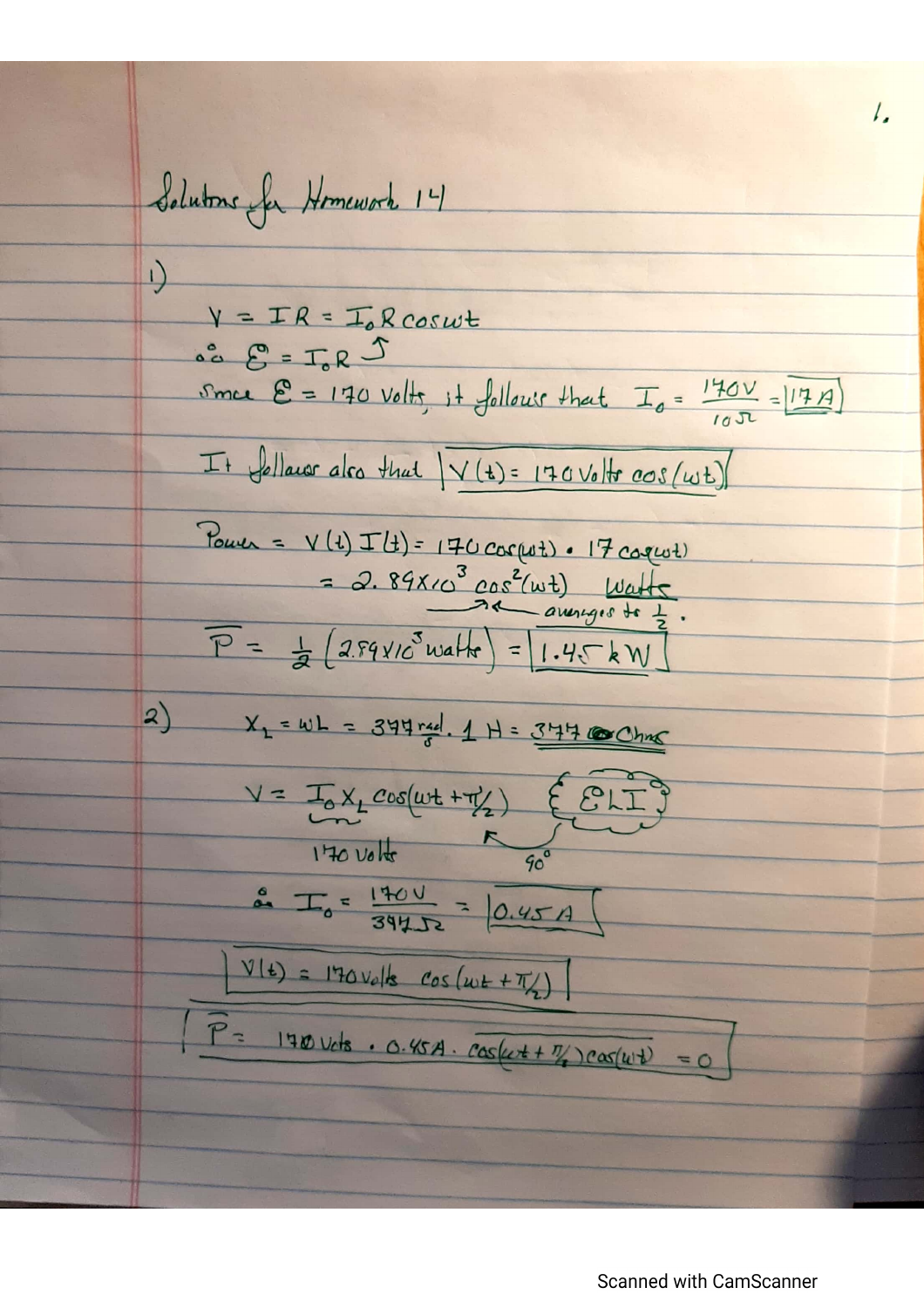3)  
\n
$$
\frac{1}{16} = \frac{2 \cos(\omega t + 4)}{16} \frac{\omega h \omega}{2} = 170 \text{Vol} \frac{1}{3} \frac{1}{2} \frac{1}{2} \frac{1}{2} \frac{1}{2} \frac{1}{2} \frac{1}{2} \frac{1}{2} \frac{1}{2} \frac{1}{2} \frac{1}{2} \frac{1}{2} \frac{1}{2} \frac{1}{2} \frac{1}{2} \frac{1}{2} \frac{1}{2} \frac{1}{2} \frac{1}{2} \frac{1}{2} \frac{1}{2} \frac{1}{2} \frac{1}{2} \frac{1}{2} \frac{1}{2} \frac{1}{2} \frac{1}{2} \frac{1}{2} \frac{1}{2} \frac{1}{2} \frac{1}{2} \frac{1}{2} \frac{1}{2} \frac{1}{2} \frac{1}{2} \frac{1}{2} \frac{1}{2} \frac{1}{2} \frac{1}{2} \frac{1}{2} \frac{1}{2} \frac{1}{2} \frac{1}{2} \frac{1}{2} \frac{1}{2} \frac{1}{2} \frac{1}{2} \frac{1}{2} \frac{1}{2} \frac{1}{2} \frac{1}{2} \frac{1}{2} \frac{1}{2} \frac{1}{2} \frac{1}{2} \frac{1}{2} \frac{1}{2} \frac{1}{2} \frac{1}{2} \frac{1}{2} \frac{1}{2} \frac{1}{2} \frac{1}{2} \frac{1}{2} \frac{1}{2} \frac{1}{2} \frac{1}{2} \frac{1}{2} \frac{1}{2} \frac{1}{2} \frac{1}{2} \frac{1}{2} \frac{1}{2} \frac{1}{2} \frac{1}{2} \frac{1}{2} \frac{1}{2} \frac{1}{2} \frac{1}{2} \frac{1}{2} \frac{1}{2} \frac{1}{2} \frac{1}{2} \frac{1}{2} \frac{1}{2} \frac{1}{2} \frac{1}{2} \frac{1}{2} \frac{1}{2} \frac{1}{2} \frac{1}{2} \frac{1}{2} \frac{1}{2} \frac{1}{2} \frac{1}{2} \frac{1}{2} \frac{1}{2} \frac{1}{2} \frac{1}{2} \frac{1}{2} \frac{1}{2} \frac
$$

**Scanned with CamScanner**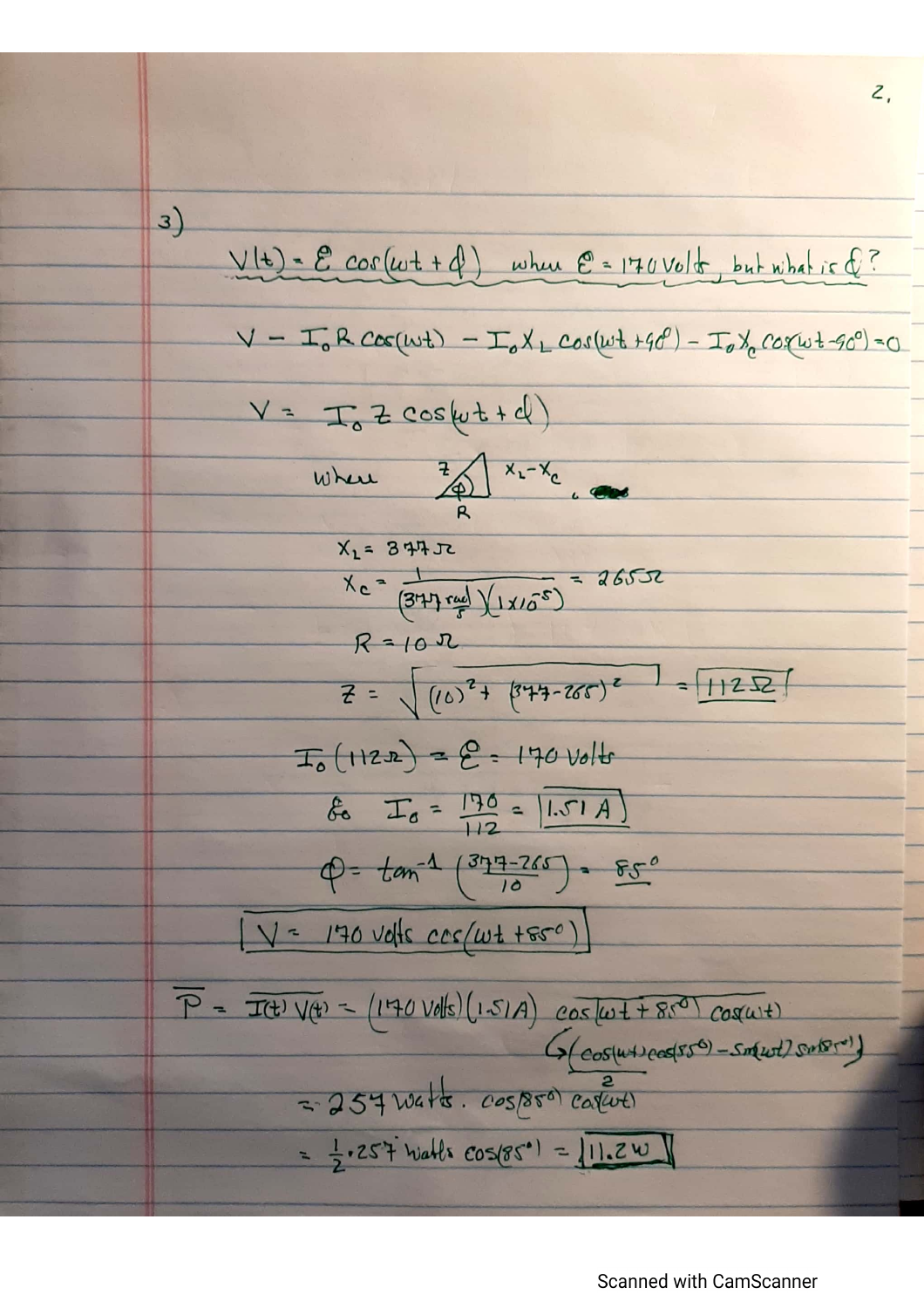$4)$  $\overline{P} = \mathcal{E} cos(\omega t + d) \overline{I}_{o} cos(\omega t)$ - EI cosd cos?(ut)  $= \frac{1}{2} 8 I_0 cos \phi$  $= \frac{1}{2} \mathcal{E} \cdot \frac{\mathcal{E}}{7} \cos{\phi}$  =  $\frac{7}{4} \sqrt{\frac{x-t}{c}} \cos{\phi} = R/7$  $=\frac{1}{2}\frac{\rho^2}{7} \cdot \frac{R}{2}$ =  $\frac{1}{2}(\sqrt{140)^{2}+(w\cdot1-\frac{1}{w\cdot(10^{-5})})^{2}})^{2}$  $=(470)^2.10/2$  = 1.44 x/0  $\overline{\rho}$  $\left[100 + \left(\omega - \frac{10^5}{\omega}\right)^2\right]$ see graph from DESMOS Resemance at W= 105  $wz$  316 rad/s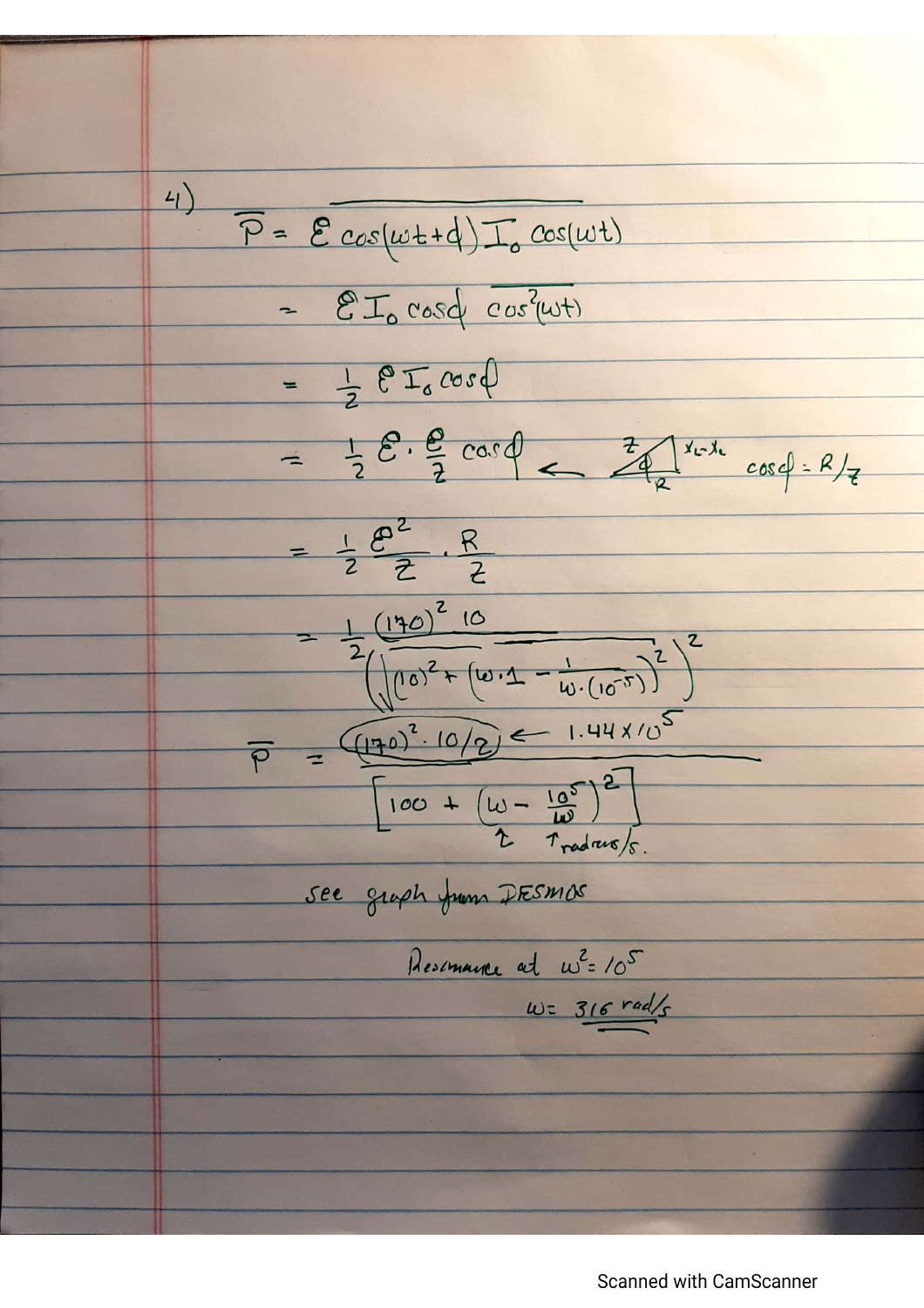